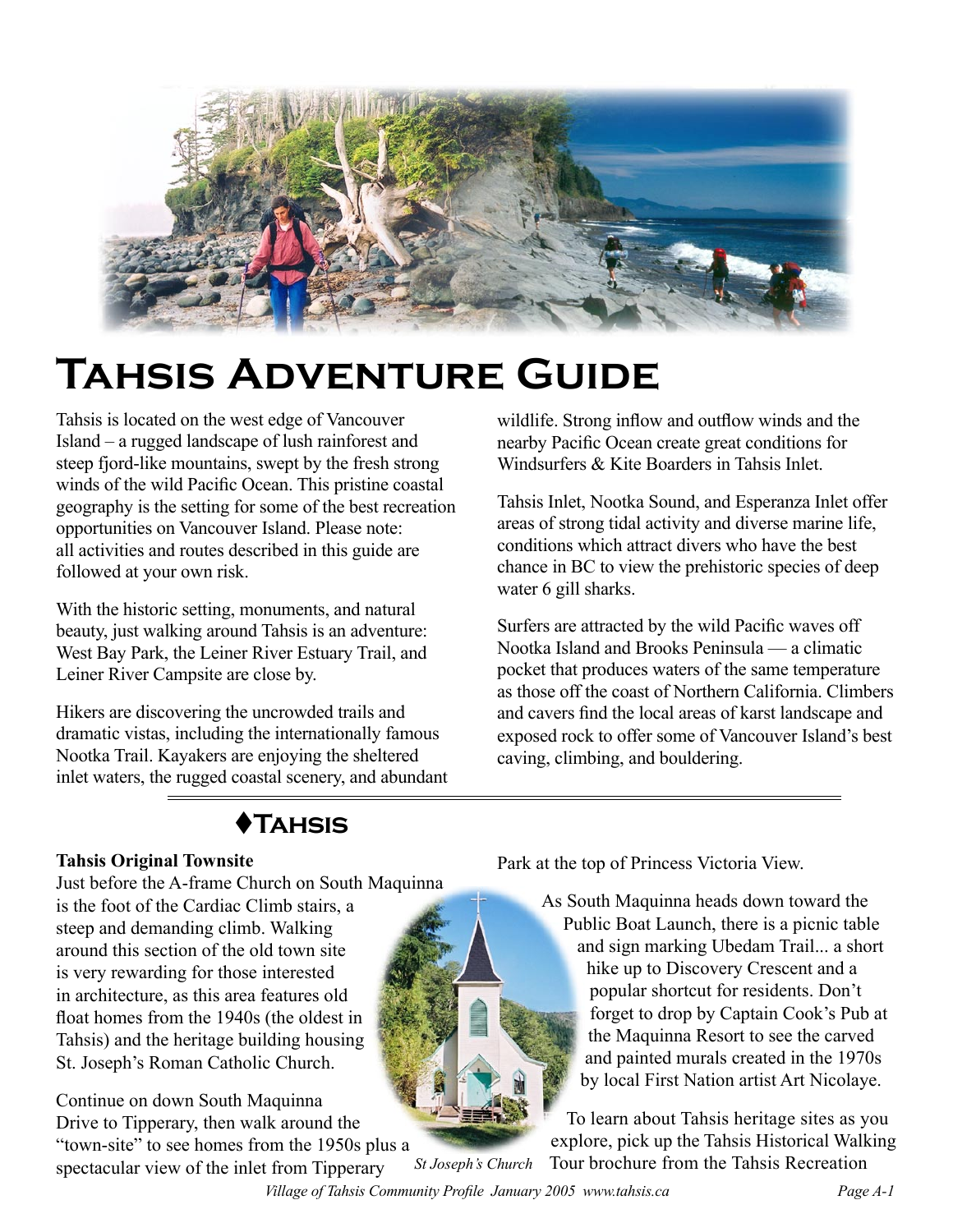Centre, the Tahsis Chamber of Commerce Info Centre, or online at *[www.tahsis.ca/guides](http://www.tahsis.ca/guides)*.

#### **West Bay Park**

A short drive past the Maquinna Resort is the turnaround and parking lot for West Bay Park. There

are washrooms, and stairs down to the rock beach at West Bay. This sheltered little bay is an exception to the deep waters of Tahsis Inlet; it is shallow and southwesterly facing, catching the sun and warming up to comfortable swimming temperatures. Locals frequently



*Leiner River Campsite*

come down here to swim, sunbath and walk the short trails in this area.

#### **Tahsis Heliport and Tahsis River Bridges**

Back at the head of Alpine View is the Tahsis Heliport, and a very walk-able waterfront section that is popular with locals walking their dogs. There is an expansive panorama view of the head of the Inlet, lots of local marine bird life and convenient parking. The bridge close by is a great spot to view spawning salmon going up the river in the fall. Stroll down North Maquinna to the second bridge over the Tahsis River, another great spot to view wildlife, bird life, and spawning salmon.

#### **Leiner River Campsite**

3 km (2 miles) out of Tahsis towards Gold River and just before the Leiner River Bridge is the Leiner

> River Campsite. Walk around and explore this section of the Leiner River, where the river expands out into a picturesque little swimming hole with a swing rope.

#### **Leiner River Estuary Trail**

This 2 km long trail — under construction in the winter of 2004/2005 — provides excellent wildlife viewing opportunities right on the doorstep of Tahsis. This

route is a level trail with boardwalks and viewing platforms on the salt marshes and along the Leiner River where it meets the sea. Wildlife often seen here include Trumpeter Swans, hawks, eagles, seals, salmon and bears. Many birds stop over here on their annual migrations. A riverside walking trail will link the boardwalk to the Leiner River Campsite. The trail access is from the Tahsis road, just 500 metres short of town and is well marked. There is a parking lot and washroom at the trail head. This makes an easy afternoon stroll close to the village.

## t**Hiking Trails Near Tahsis**t

#### **Leiner Bouldering Trail**

This short loop trail wanders along a scenic stretch of the Leiner River where rock climbers can practice their skills on the numerous housesized boulders that litter the slopes of the narrow valley. At one point the trail passes through a short 'cave' between boulders. The Leiner's deep azure pools are alive in the fall with spawning salmon.

Access to the trail is 30 metres east of the Leiner Bridge off the road to Tahsis, 3 km from town, on the upstream right bank. There is ample parking across the road. The loop walk is about 30 minutes long but is strenuous with some rocks to climb over. *View from Lookout to Nootka*

#### **Coral Cave and the Lookout**

A great place to start a more extended hike is from West Bay Park, just past Maquinna Resort at the end of town. There are shorter trails accessed from the

turnaround at West Bay, or you can backtrack and go up the logging road (only during weekends when there is no active logging taking place) and head for the Coral Cave or The Lookout. Either

destination is about 3 to 4

hours to reach for an experienced hiker, and both spots offer breathtaking views of the Tahsis Inlet. For more detailed directions check out Caving and the directions to Coral Cave.

#### **Maquinna Trail**

This rugged route was immortalized in the book "White Slaves of the Nootka" as the ridge that ancestral Chief Maquinna sojourned on. It follows

*Page A-2 Village of Tahsis Community Profile January 2005 www.tahsis.ca Village of Tahsis Community Profile January 2005 www.tahsis.ca Page A-3*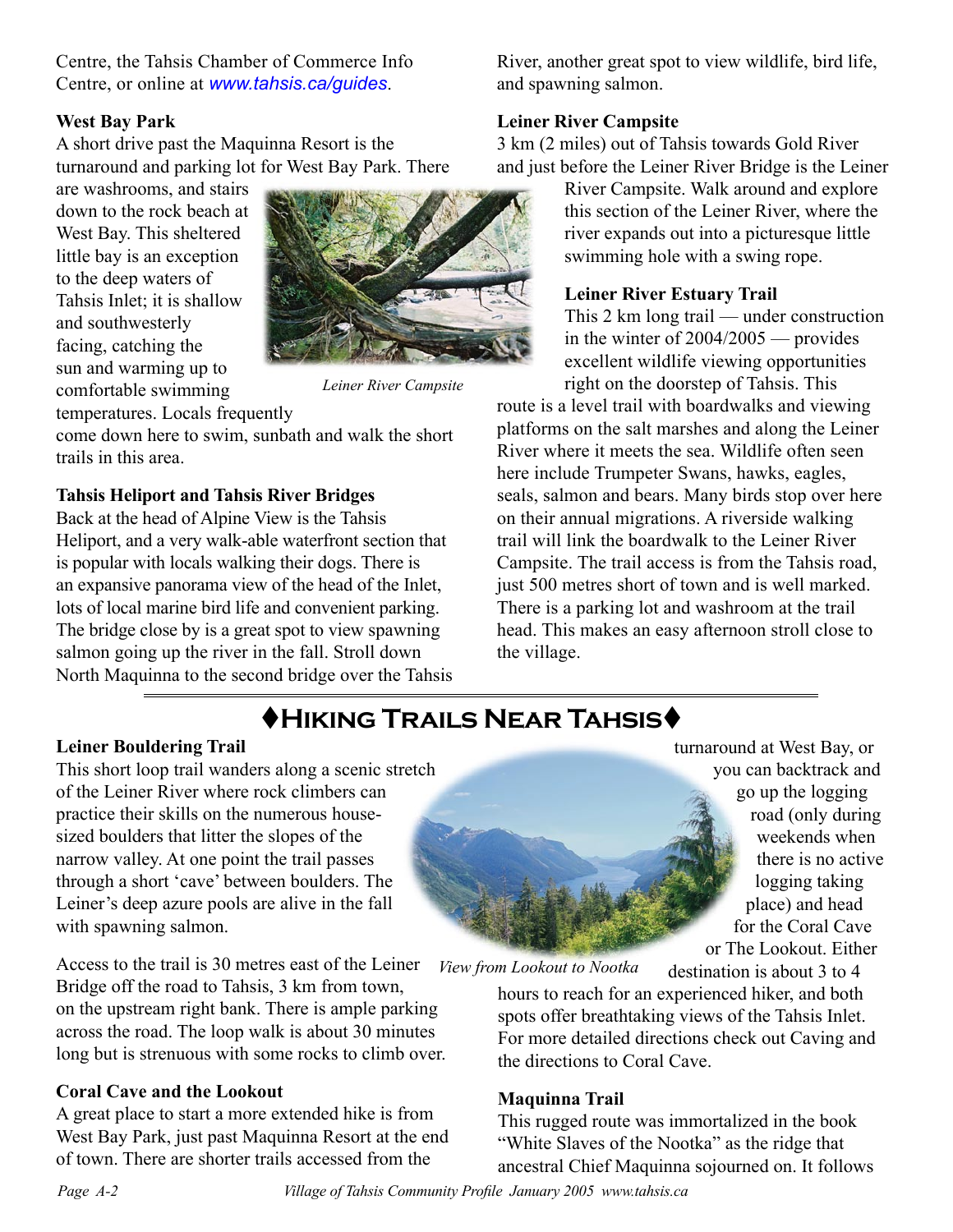the ridge that rises between the Leiner and Tahsis River valleys directly east of the village.

Bushwacking will be necessary as this is a seldom used trail. While the first part of the hike is moderately steep, one is rewarded by increasingly

spectacular views of Tahsis Inlet and the surrounding peaks. The lower section is forested with Douglas Fir with some Dogwood, rare on the west coast. Above 450 metres the ascent is more gradual and the route is mostly a semi-open sub alpine environment. Water is rare and should be carried. For the

most intrepid mountaineers, an 8 km (5 mile) hike along the gently undulating ridge brings one to two small lakes below Mount Leiner which are 1,456 metres (5,000 feet) high.

To find the trailhead, leave Tahsis (toward Gold River) but stop where the road leaves the inlet and heads inland, within sight of town. The trail entrance is flagged and heads up hill from here. The route is flagged up to the 800 metres elevation (2,600 feet), and can be followed further in clear weather by staying on the obvious ridge line.

#### **Woss Lake Grease Trail**

This ancient trade route was used by First Nations and crosses Vancouver Island from its southern terminus in Tahsis. The route followed the Tahsis River to its headwaters and over a pass to Woss Lake, where the natives paddled the lake and then down the Nimpkish River to the ocean on the northeast side of Vancouver Island. Although not maintained as a marked route, this trail begins at the north end of the Tahsis Dump,



*Nootka Trail - Maquinna Point*



town and over the bridges. The route follows the flat valley bottom, often following the Tahsis River or its dry (in summer) watercourse. Occasionally it follows old remnants of a logging road left from when the valley was logged in the 1940s. Much of this road has been obliterated by river erosion since

> then. Spectacular views of Rugged Mountain (1,875 metres, 6,151 feet) greet the visitor as they pass the base. Mountaineers may want to use this route as an access to the aptly named Rugged and its glacier, the largest on Vancouver Island. The glacier is a steep hike of 1,000 metres (3,200 feet)

elevation west of the highest point on the trail; there is no marked route up, refer to a topographical map. The Woss Lake trail ascends steeply only at the headwaters and reaches a high point of 550 metres (1,800 feet) before descending to Woss Lake at

140 metres (500 feet). There are no roads from this end of the lake (still within Rugged Mountain Provincial Park) but the other end is roadaccessible from Woss. Arrange for boat pickup from this end of the Trail.

The total trail length from Tahsis Dump to Woss Lake is about 12 km (7.5 miles).

Water is available along Nootka Trail - Beano Cliff much of the route and there are some nice wilderness camping spots in the upper reaches of the Tahsis River. There are opportunities for trout fishing in the river pools here. The trail is moderate in difficulty.

#### **Nootka Trail**

Hugging the west coast of Nootka Island, the Nootka Trail provides an unsurpassed wilderness hiking experience featuring long beaches, secluded bays and spectacular headlands jutting into the Pacific Ocean. The trail is not in a park and is maintained by volunteer efforts but is a relatively easy hike which never rises more than 50 metres above sea level. It is not uncommon to see whales including Greys, Humpbacks and Orcas close

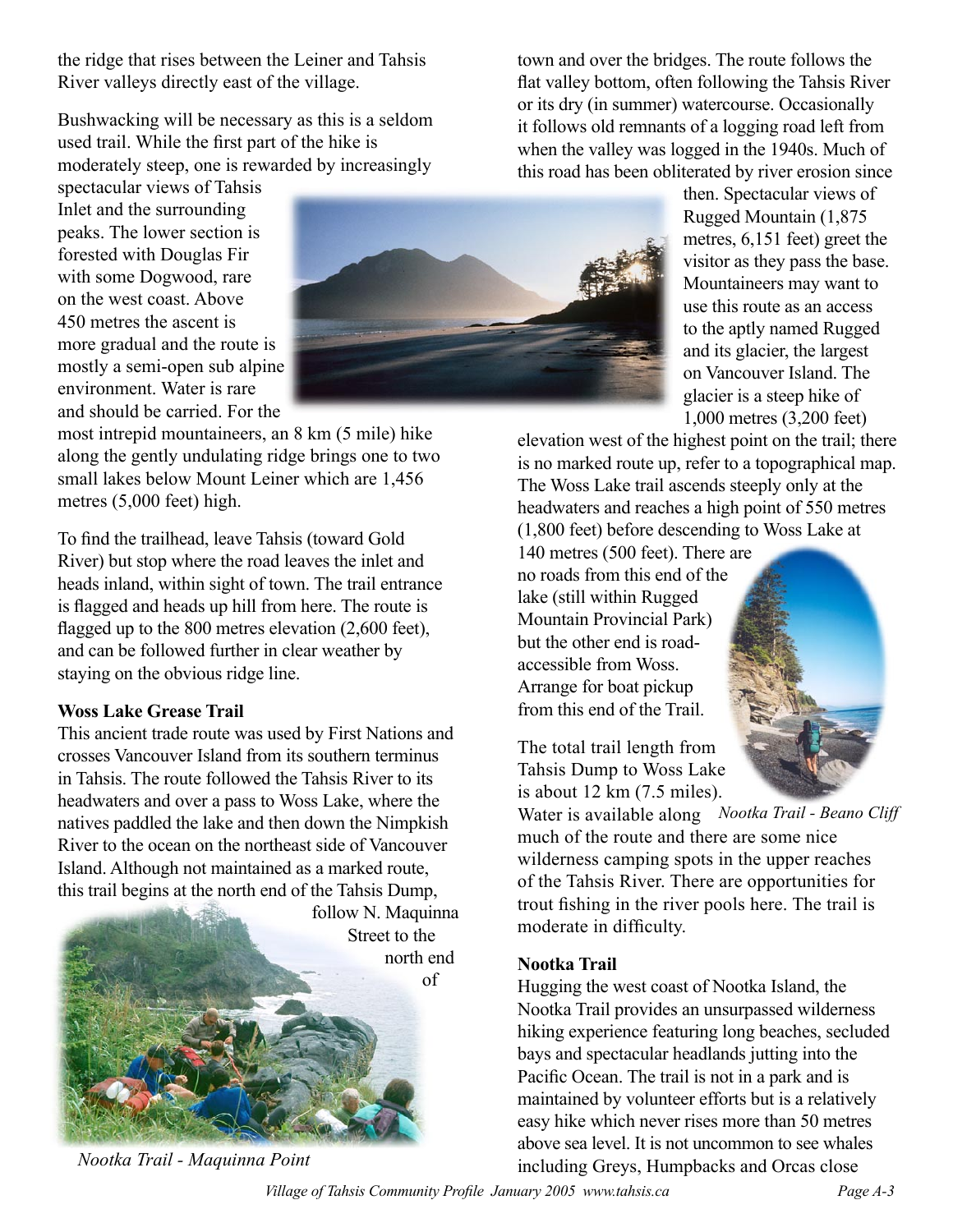to shore; bears, cougar, elk and wolves are some of the larger forest creatures although rarely seen. Old native sites are found along these shores, often marked only by old shell middens or whale bones. The forests are mostly old growth stands of spruce, hemlock and cedar.

Hikers can take a water taxi to either trail head (Louie Bay or Friendly Cove) from Tahsis or can arrive by float plane from Gold River. Purchasing



a tide guide before your trip is mandatory as you can use low tides to follow beach flats which are otherwise inundated, making hiking much more difficult. Most people take five days or longer to complete the walk. Recommended footwear are hiking boots and a sturdy pair of sandals with wetsuit booties for wading in the cooler weather. Some creek crossings also require low tide to cross and a sturdy pole can be useful for balance if the water is high. At places where the route leaves

beaches, hanging fishing floats mark the trail egress. Bring your own potable water, as drinkable sources can be infrequent.

The northern end of the trail is accessed by walking the south side of Louie Bay at low tide. Be prepared to wade through a channel to the west coast. The south end is from the dock at Friendly Cove or Yuquot. Yuquot is the site of an old native village and the church is worth a visit for a bit of the local history. There is generally a charge to cross the reservation at this end of the trail but camping is included with the fee. The north end of the trail features low headlands and sandy coves, while beaches dominate the central portion. A popular camping spot and swimming hole is Calvin Falls, a 12 metre high cascade dropping directly onto the beach. The southern third is dominated by a series of spectacular headlands formed of volcanics mixed with marble, often with large sea caves and beaches tucked into tiny coves.

There are no facilities along the trail although there are some private cabins at Beano Creek (do not disturb) and close to Friendly Cove (the latter are available to rent). It is useful for hiking groups to carry a VHF radio or Sat-phone for emergencies. The route can become dangerous in severe storms, mostly in winter. Guidebooks are available for this trail and a good historical book to read on the way is "White Slaves of the Nootka", written about native life in Yuquot and Tahsis in the late 1700s.

*Page A-4 Village of Tahsis Community Profile January 2005 www.tahsis.ca Village of Tahsis Community Profile January 2005 www.tahsis.ca Page A-5*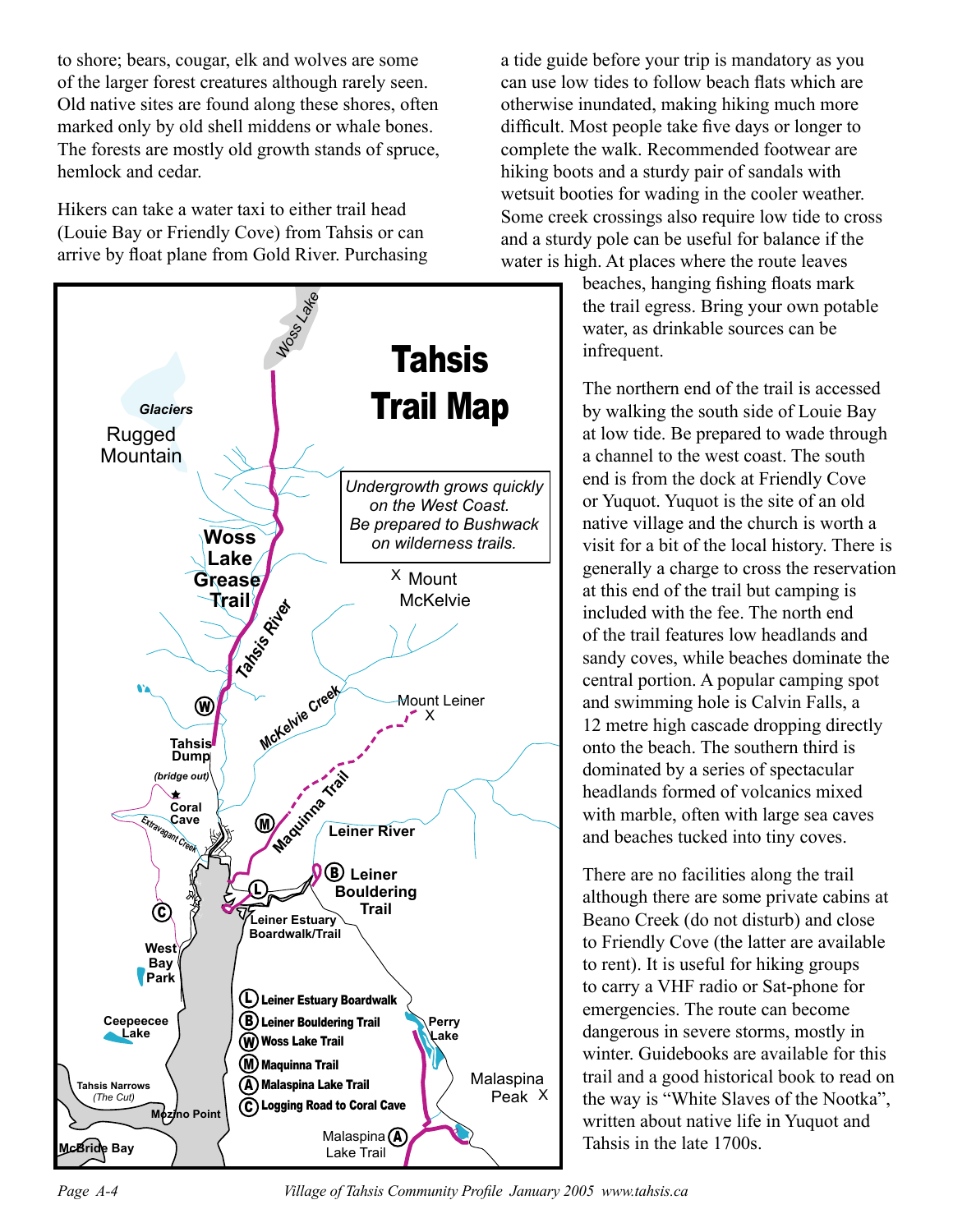#### **Tahsis Inlet**

Tahsis Inlet has many attractions for even short excursion kayaking and canoeing from Tahsis. During high tide the Tahsis River and the Leiner Estuary open up, and both rivers feature striking

scenery and splendid wildlife and bird viewing opportunities. Both rivers offer particularly excellent wildlife viewing during the fall, when spawning salmon attract eagles and bears.

### **Kayaking Tahsis Inlet, Nootka Sound and Yuquot**

When kayaking Tahsis Inlet and Nootka Sound, it is best to work with

*Kayaking Tahsis Inlet* the winds and tides. On most days there are outflow and inflow winds down Tahsis Inlet to Nootka Sound. The wind flows out from Tahsis to Nootka Sound starting at daybreak, and then reverses around 11:00 AM and then flows inward from Nootka Sound to Tahsis till about 4:00 or 5:00 PM. Ideally, you would kayak out in the morning with the outflow winds and an outgoing tide, and on return voyages come back in the late afternoon inflow winds and the incoming tide. Be prepared for a slower journey back, in the event of weather changes that override this daily pattern.

To kayak to Friendly Cove (Yuquot) allow an all-day paddle. Eight miles south of Tahsis on the eastern shore is a sandy beach with fresh water. Further along in Bligh Island Marine Park are rest/camping areas with fresh water. Camping spots are also available in Friendly Cove. This whole area where Tahsis Inlet, Kendrick Inlet, Tlupana Inlet and Muchalaht Inlet converge is particularly suited to exploration by kayak, though care must be taken in crossing the open waters between Bligh Island and Nootka Island.

Friendly Cove (Yuquot) provides sheltered kayaking and calm water docking. There is a \$10 landing fee to visit this historic site where Captain Cook first navigated to the West Coast of British Columbia and met with Chief Maquinna and the Mowachaht Tribe. Visit the Yuquot Church and the Friendly Cove Lighthouse for a tour.

For experienced Kayakers, the outer edge of Nootka Island offers extreme kayaking with surf, heavy seas and dramatic weather conditions.

#### **Kayaking Esperanza Inlet**

To explore Esperanza Inlet and Nuchaltlitz, allow a day for your paddle out. The same wind patterns affect the Esperanza Inlet as Tahsis Inlet and Nootka Sound — see previous description of kayaking to Friendly Cove.

After leaving Tahsis, take 'The Cut' (Tahsis Narrows) after you pass West Bay, and head to Esperanza Inlet. To stretch your legs, stop at

Esperanza, a small religious community and First Nations retreat with dock and tackle shop.

Continue on to Garden Point and Rosa Island just off Nootka Island, with good camping spots above the high time mark.Take your own potable water, especially in the summer.

There are also excellent camping spots on Catala Island and Yellow Bluff on the North Shore, but access to both requires crossing open water when the tides are good and water is calm. Fresh water is not always available at either camping spot. From Rosa or Garden point, kayaking in Mary Basin up to Ferrer Point has many advantages. There are lots of little streams, safe protected kayaking, sea otter families, eagles, bears, and marine birds. Mary Basin



*Kayaking Nootka Island*

*Page A-4 Village of Tahsis Community Profile January 2005 www.tahsis.ca Village of Tahsis Community Profile January 2005 www.tahsis.ca Page A-5*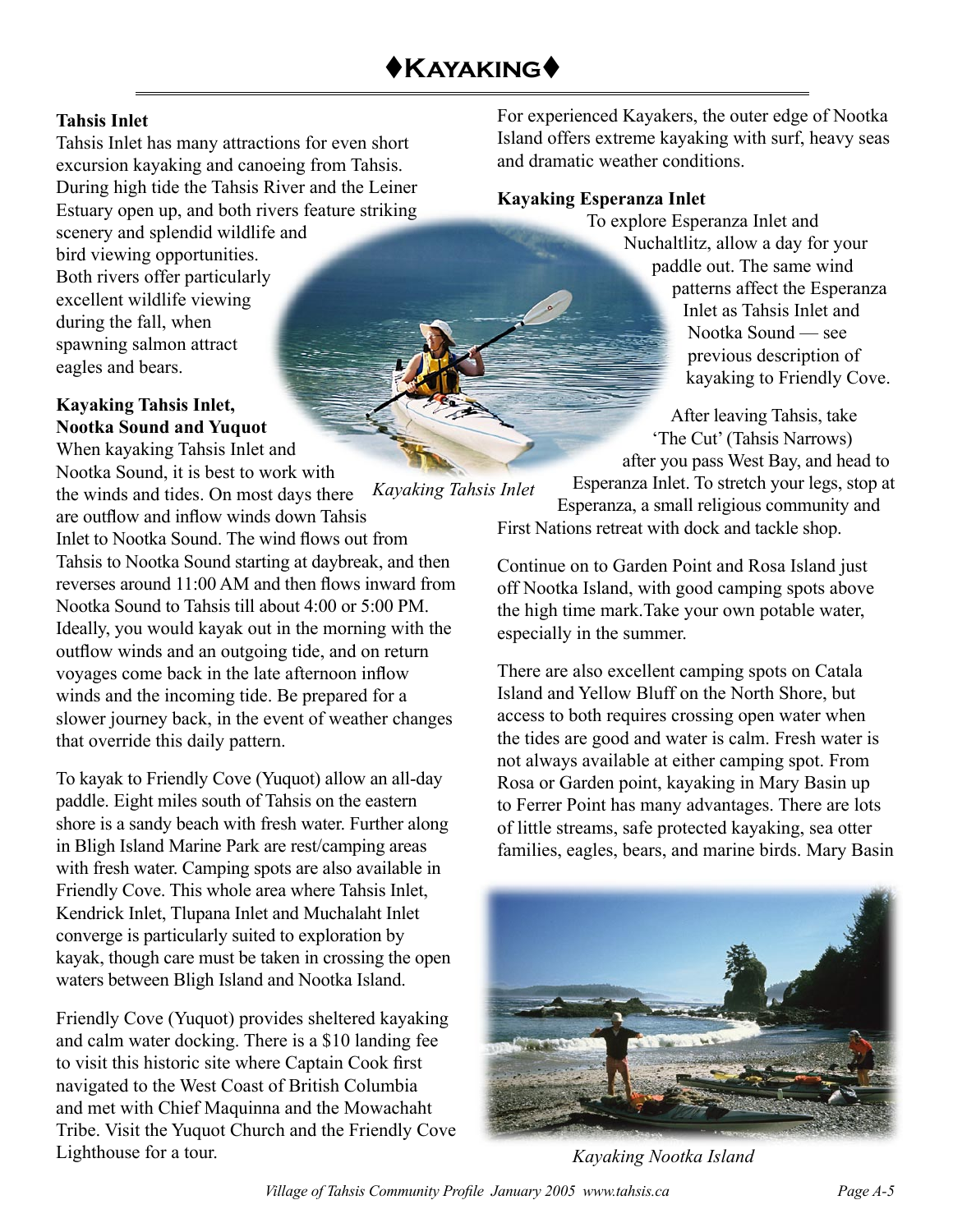also has an historic area with a former First Nation reservation, and many interesting trails, especially in the eastern part of the basin. Please be aware of changing tides and weather conditions as you approach the open ocean past Ferrer Point.

Nuchatlitz is a scattering of small islands surrounded by protected waters located between Rosa Island and Nuchatlitz Inlet, and is the traditional home of the Nuchatlaht First Nation. Nuchatlitz is an increasingly popular kayaking destination. Many Kayakers now

choose to be dropped off to this area of Esperanza Inlet by Kayak transport from Tahsis or Zeballos.

#### **Brooks Peninsula**

For longer and more extreme kayaking excursions, further up the coast past Tatchu point is Brooks Peninsula Provincial Park with 51,631 hectares of pristine wilderness and a unique ecosystem. Please check park regulations as a permit may be required to visit this area.

### $\bigstar$ **CAVING**

In the past few years Tahsis has become know as the "Caving Capital of Canada" due to its vast networks of caverns in nearby hills, which attract caving clubs from around the world. Visitors are reminded that caving requires specialized equipment and experience, and it is not advisable to enter an unfamiliar cave without appropriate equipment and experience.

#### **Upana Caves**

The Upana Caves are located along the Tree to Sea Drive, just before Bull Lake Summit coming from Gold River. Formed by an underground stream, the caves are 300 metres long with many entrances linked by good trails. It is also known as the caves used in the movie 'Huckleberry Finn'. The large lower stream entrance is an impressive sight — don't forget your camera. Bring lights and helmets.There is ample parking and a washroom on-site.

#### **Coral Cave**

These are the most accessible caves near Tahsis. They are near the Lookout above town, accessed through logging roads just past the Maquinna Resort.

Drive the gravel road south of town past the turnoff to West Bay Park and take the first right turn up Extravagant Mainline (unsigned). This road is for 4WD or high clearance vehicles and snakes its way uphill over 6 km (4 miles). There are spectacular views of Tahsis Inlet

and the surrounding peaks as you climb to 480 metres (1575 feet). As you are driving over karst (limestone rock with caves and sinkholes), watch for holes that occasionally appear in the road. Where the bridge has been removed, park and cross the creek, following the old road for a short distance and take the right fork past a junction.

> Look for a sign and trail to the cave on the left, shortly after the junction. Coral Cave is over a kilometer long, the main passage about the size of a subway tunnel as it descends gradually to a permanently flooded sump. Each caver needs warm clothing, a helmet and three independent light sources. There are some climbs; the worst can be bypassed in adjacent side passages. Watch out for holes in the floor.

> > This cave should never be entered during rainfalls as it may flash flood.

*Coral Cave entrance*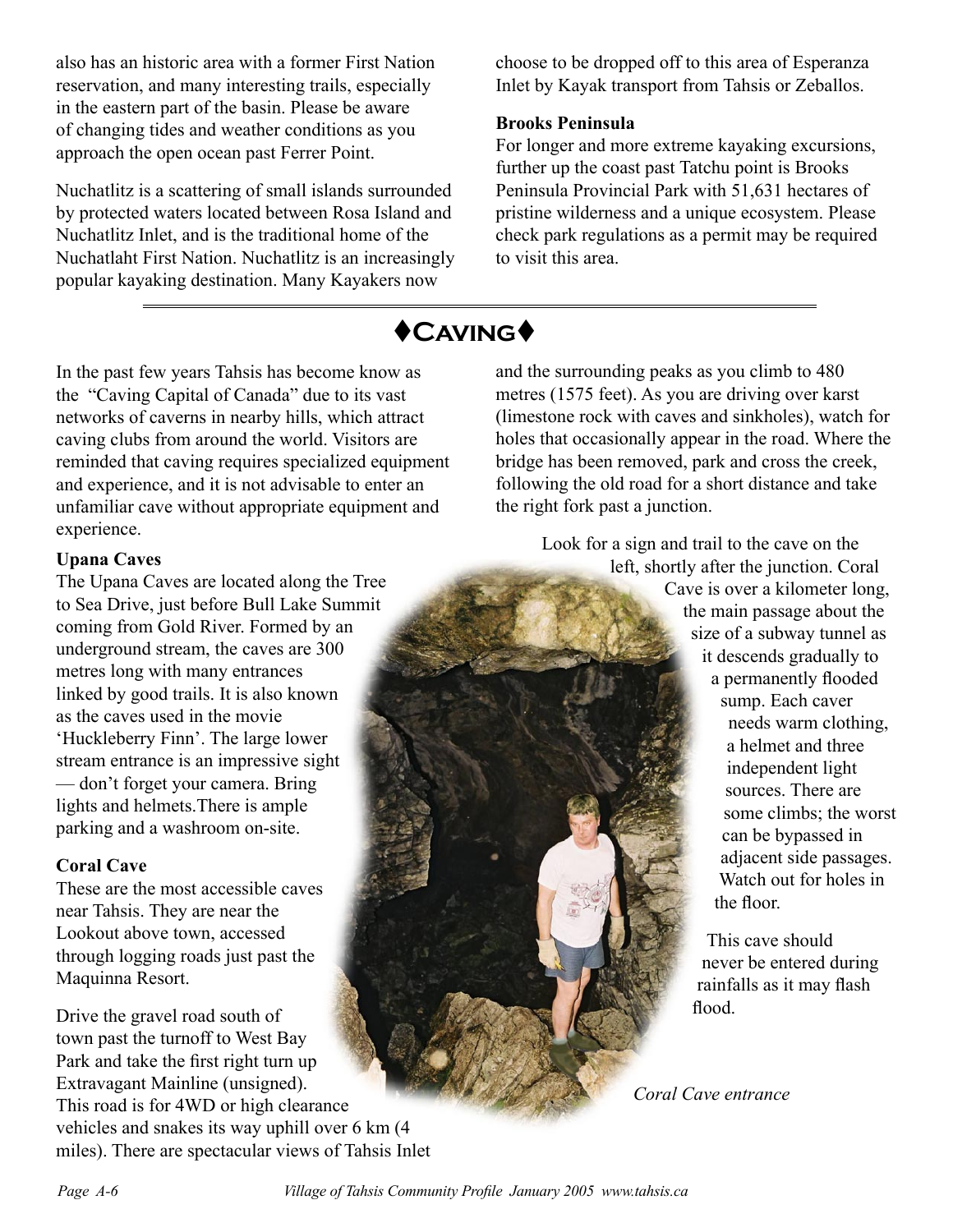### **Tahsis Narrows & Mozino Point**

Tahsis is one of the best places on the BC Coast to view 6-gill sharks — a prehistoric species of deepwater shark that comes to shallower depths during summertime algae blooms. Tahsis Inlet is extremely deep, which allows the sharks to live in the darker depths most of the year, then come to shallower waters when the salmon return to spawn.

It is suspected that algae reduce light levels to a comfortable level for them. 6 Gill Sharks — a big, slow moving shark typically from 6 to 10 feet but



can range from 4 feet to 16 feet long — are more numerous and more easily viewed in the Tahsis Inlet than in any other location on the

BC coast. You can shore dive to see these amazing creatures from the Municipal Dock or Maquinna Dock during the summer and fall, and they can be seen at depths as shallow as 30 feet.

Tahsis Inlet has a rare Gorgorian Coral Grove at Mozino Point in the Tahsis Narrows at divable depths starting just over 100 feet. The local stand of Coral shows intense colour due to the ideal growing

The outside edge of Nootka Island, the Brooks Peninsula, and Hesquiat Peninsula experience dramatic surfing waves, at temperatures identical to the waters of North California — the whole area occupies one of the most moderate climatic pockets in Canada. Nootka's outer reefs are known for their consistent wave action, all in a setting of spectacular beaches, waterfalls, and coastal mountains.

Brooks Peninsula is an ecological reserve area and Provincial Park. River mouth and reef breaks, combined with consistent offshore mountain downdrafts, provide an ideal surfing environment. Hesquiat Peninsula's profile allows it to catch most swell directions providing great surf spots.

conditions provided by the strong tidal current. The Cut — as locals call the Tahsis Narrows — also has carpets of pink strawberry anemones, Puget Sound King Crabs and Cloud Sponges.

### **Snorkeling**

Tahsis and Leiner Rivers provide excellent snorkeling opportunities in the



*Prehistoric 6-Gill Shark* late summer and early fall when the Salmon return to spawn. At that time the rivers are full of Coho and Chinook, as well as the occasional Pink, Chum, and Sockeye.

### **Little Espinoza Inlet**

Little Espinoza Inlet has remarkable biodiversity, and is also a favoured diving spot.



*Cloud Sponge and small Rockfish*

### $\bigcirc$ Surfing ♦ to the state of the Surfing & Kite Boarding

Still in its infancy as a sport in this province, Wind Surfing & Kite Boarding are gaining in popularity as a recreational pastime throughout BC. Although extensive research into suitable locations has not been done, there are several spots that have suitable characteristics, including Tahsis Inlet and Muchalaht



Inlet. In summer and fall of 2004, Tahsis residents saw the first pioneers testing the inflow and outflow winds on the inlet.

*Surfing Nootka Island*

*Page A-6 Village of Tahsis Community Profile January 2005 www.tahsis.ca Village of Tahsis Community Profile January 2005 www.tahsis.ca Page A-7*